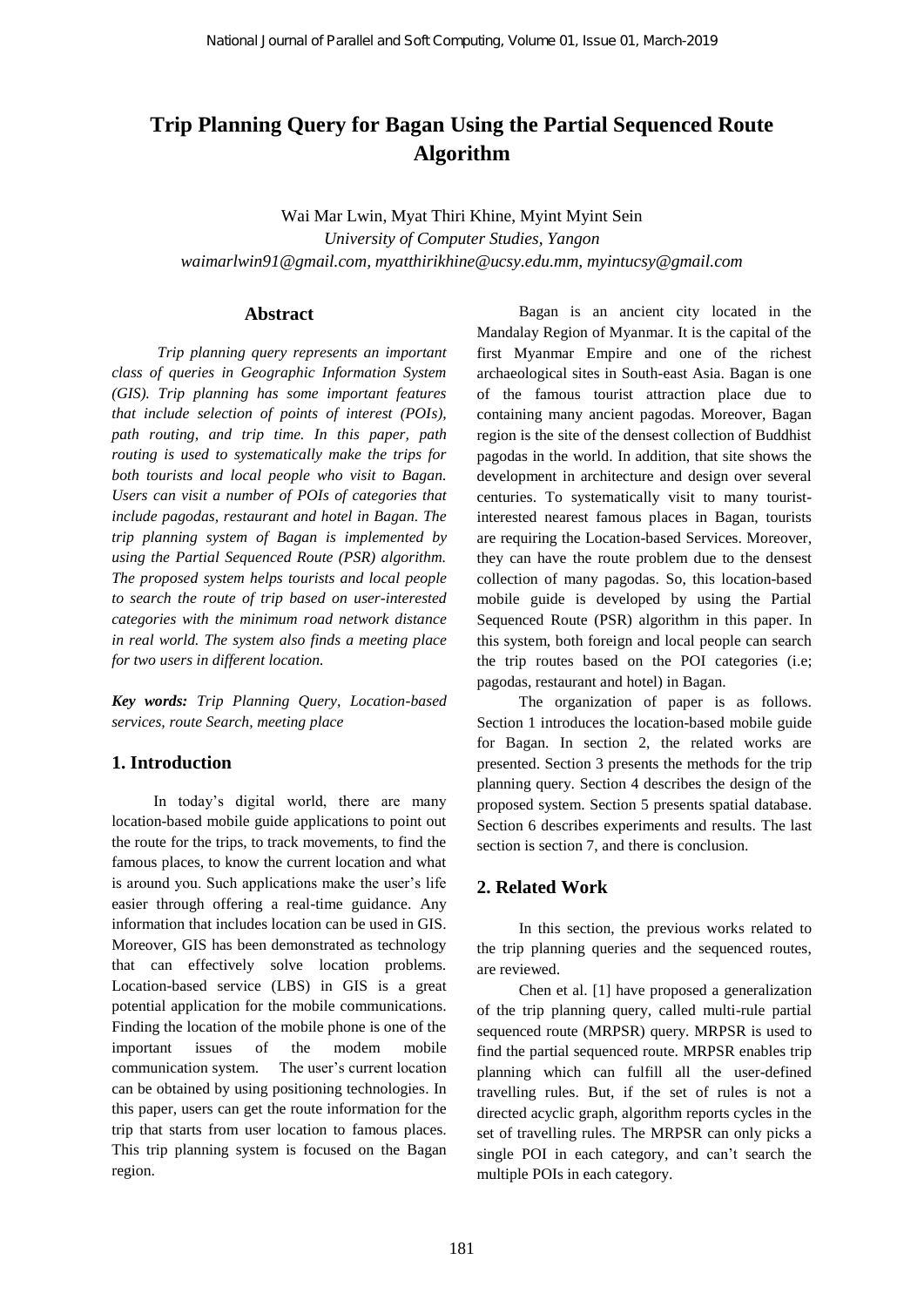In [2], Sharifzadeh et al. have presented "The Optimal Sequenced Route (OSR) Query". The light optimal route discovers (LORD) is used to find the optimal sequenced route and is light to use memory. The constant threshold value  $(T_c)$  and the variable threshold value  $(T_v)$  are used to limit the search space. But, LORD iteratively builds and maintains the partial sequenced route in the reverse sequence. Finally, it returns a route with the minimum length passing through a set of POIs in a particular order from the source location of a user, where both order and type of POIs are specified by the user. But, it is not suitable for the real-world application because it uses Euclidean distance.

Li F, Cheng D et al. [3] have described "On Trip Planning Queries in Spatial Databases". Nearest Neighbor (NN) algorithm is used to plan a trip in both Euclidean distance and road Network. The goal of NN algorithm is to find the best trip (route). The problem of algorithm expands the point that is closest to the last point in the partial trip without considering the end destination. The algorithm can't plan a trip with the sequenced order of the user-defined categories.

## **3. Trip Planning System**

Nowadays, there are a number of online trip planning systems that make it possible to automatically generate a selection and routing plan for visiting Points of Interest (POIs) that satisfy the tourist personal interests. Tourists who visit to a city or region during a trip, are not possible to visit every POIs available that exist in that particular area during a constrained travel time and budget. Thus, they have to plan their trips by selecting some POI categories that they more interest. To satisfy the tourists' needs, more sophisticated tourism information technologies are required.

The tourism sector is one of the world's most important economic sectors, and the increasing popularity of mobile devices presents an opportunity for developing mobile tourism services. Today, there is a vast variation of different mobile solutions already developed to support travelers before, during and after the trip, for instance in a form of city attractions, sightseeing, exhibition or museum guides. However, majority of these solutions focus either on recommending tourist attractions or on providing some tourist services. In this paper, the mobile guide application is developed to point out the route for the

trip based on the tourism personal interests in Bagan Region.

### **3.1. Location-based Services**

Location-based services (LBSs) are the information, entertainment or security services, which are accessible with mobile devices through the mobile network and which use information on the geographical position of the mobile devices. Because LBS are largely dependent on the mobile user's location, the primary objective of the service provider's system is to determine where the user is. User's location can be obtained by using positioning technologies, such as satellite positioning (GPS), cellular network positioning, and WLAN stations. The location can be expressed in many different ways, such as latitude and longitude, or address. In this system, the user's current location is used with latitude and longitude. And, the trip is started from that location.

### **3.2. The Partial Sequenced Route**

The Partial Sequenced Route query enables a user to plan a trip which starts from the current location, goes through a sequence of points-ofinterest (POIs), and ends at a destination location. Given n disjoint sets of POI category  $\{C_1, \ldots, C_n\}$ , each containing a number of POIs, the PSR query is to search for a route that satisfies the following three requirements:

- 1.The route will traverse through at least one POI in each category that the user selects;
- 2.The total traveling distance is minimized;
- 3.The route conforms with the user-selected categories

# **3.2.1 The Nearest Neighbor-based Partial Sequence Route (NNPSR)**

The Nearest Neighbor-based Partial Sequence Route (NNPSR) uses the nearest neighbor search (incremental network expansion) to find a nearest point of interest. The POIs of each category can be found by simply expansion the path from one junction node to the next until the nearest POI on road segments is reached. The search is terminated when a specified POI number of categories has been found. The NNPSR network model not only finds out the nearby categories but also indicates the sequenced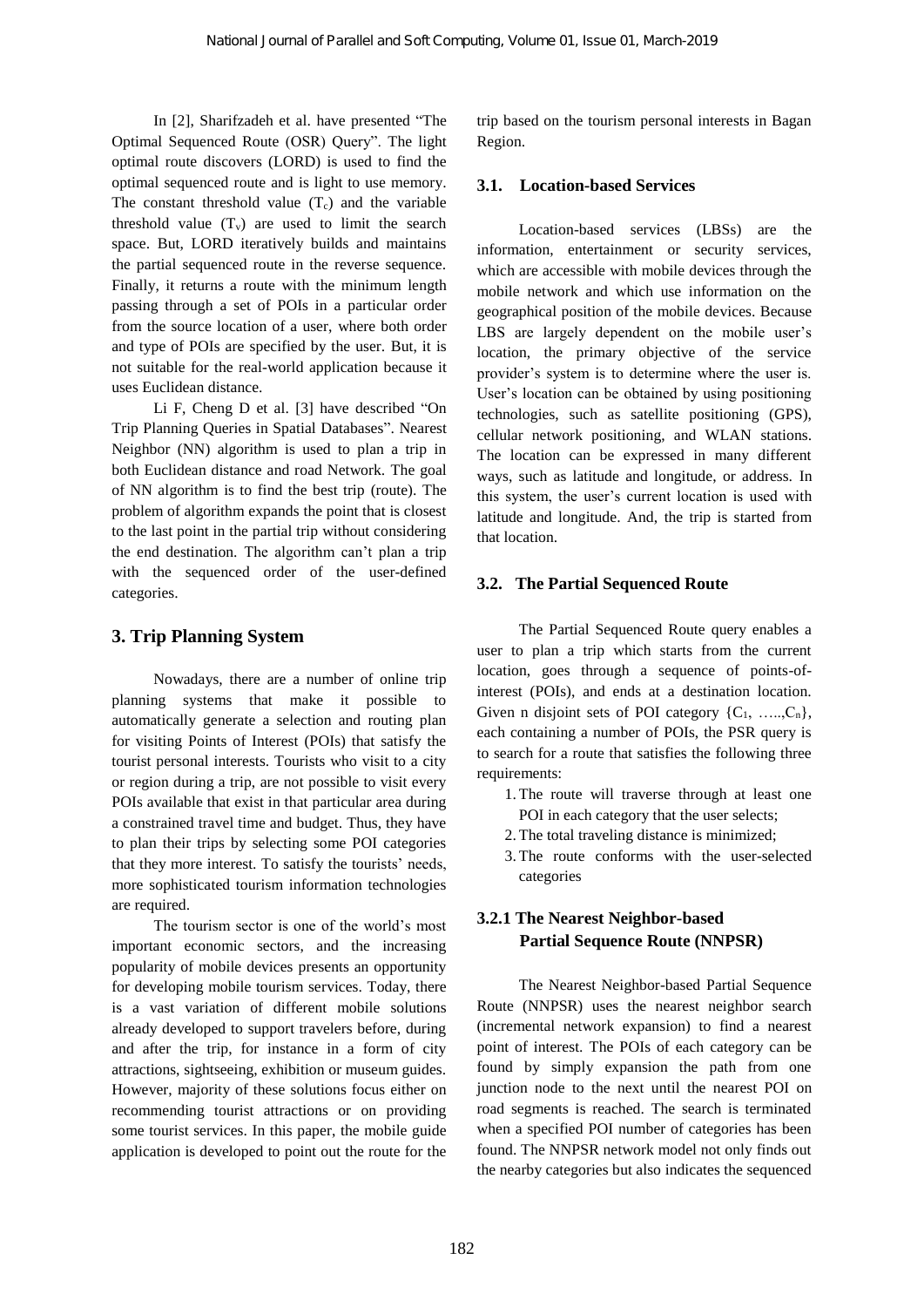route to be travelled by the user. Finally, a POI sequence route of categories is obtained for a trip with the minimum network distance. The result sequence route is presented by highlighting the areas of interest on the map display.

### **3.2.2. Nearest Neighbor Search in the Road Networks**

The nearest neighbor search in the road networks is an important query type in LBS and has many real life applications, such as map services. A nearest neighbor (NN) query is defined as finding the closest neighbor with the minimum network distance to a query point.

Given a query location and a set of static POI categories on the road network, the NN search finds the nearest object from the query location. The incremental nearest neighbor query searches the neighbor POIs by gradually enlarging the search area of road network from the query location.

#### **4. Proposed System**

The proposed system is deployed on an Android operating system which is an open source technology.

### **Design of the System**

- If the route is searched for trip, the system finds the sequence route based on the userselected categories from user's current location by using NNPSR Algorithm. And the system points out the route for the trip not only in details but also on map.
- If the meeting place is searched, the system searches the meeting place for two users in different location. And the meeting place, the user location and friend location are showed on map.

For route searching, there are three categories (pagodas, restaurants, hotels) which the user can select for trip. In the start, users can choose first and second priority of categories they interest. And then, PSR algorithm is implemented. Data from the spatial database are used to implement PSR algorithm. Finally, the route is displayed on the map. The system architecture is shown in Figure 1.

For meeting place, Aggregate Nearest Neighbor (ANN) queries is used to find a meeting place for two users in different locations. ANN queries developing from NN queries are the relatively new query type in spatial database and return a

meeting place that minimizes an aggregate distance with respect to a set of query points. Because of the multiple query points, ANN queries are much more complex than NN queries.



 **Figure 1. System Architecture** 

#### **5. Spatial Database for the System**

A spatial database is a database that is enhanced to store, query and access spatial data or data that defines a geometric space. These data are often associated with geographic locations and features, or constructed features.

In the spatial database, a road network can be modeled as an undirected weighted graph  $G = (V,$ E, W), where V is the set of vertices (junction nodes), E is the set of edges (road segments) between two nodes in V. And, W associates each edge to a positive real number. Interesting objects (i.e; POIs) are located on edges  $e \in E$ . So, the junction nodes, road segments, and points-of-interest (POIs) (i.e; Pagodas, restaurants and hotels) with their attributes are stored in spatial database for the trip planning of the proposed system.

#### **5.1 Creating Database**

To create the database, the data are collected from Bagan City only. This mobile tourist guide is implemented with the spatial database of New Bagan, Old Bagan, Nyaung U, Myin Ka Bar, West Pwazaw Village, Minnanthu Village and Aung Myay Thar Quarter. Firstly, about 461 POIs are collected for three categories of famous places. And, about 986 junction nodes and 1652 road segments are collected to implement the road network. The distance is measured with kilometer scale.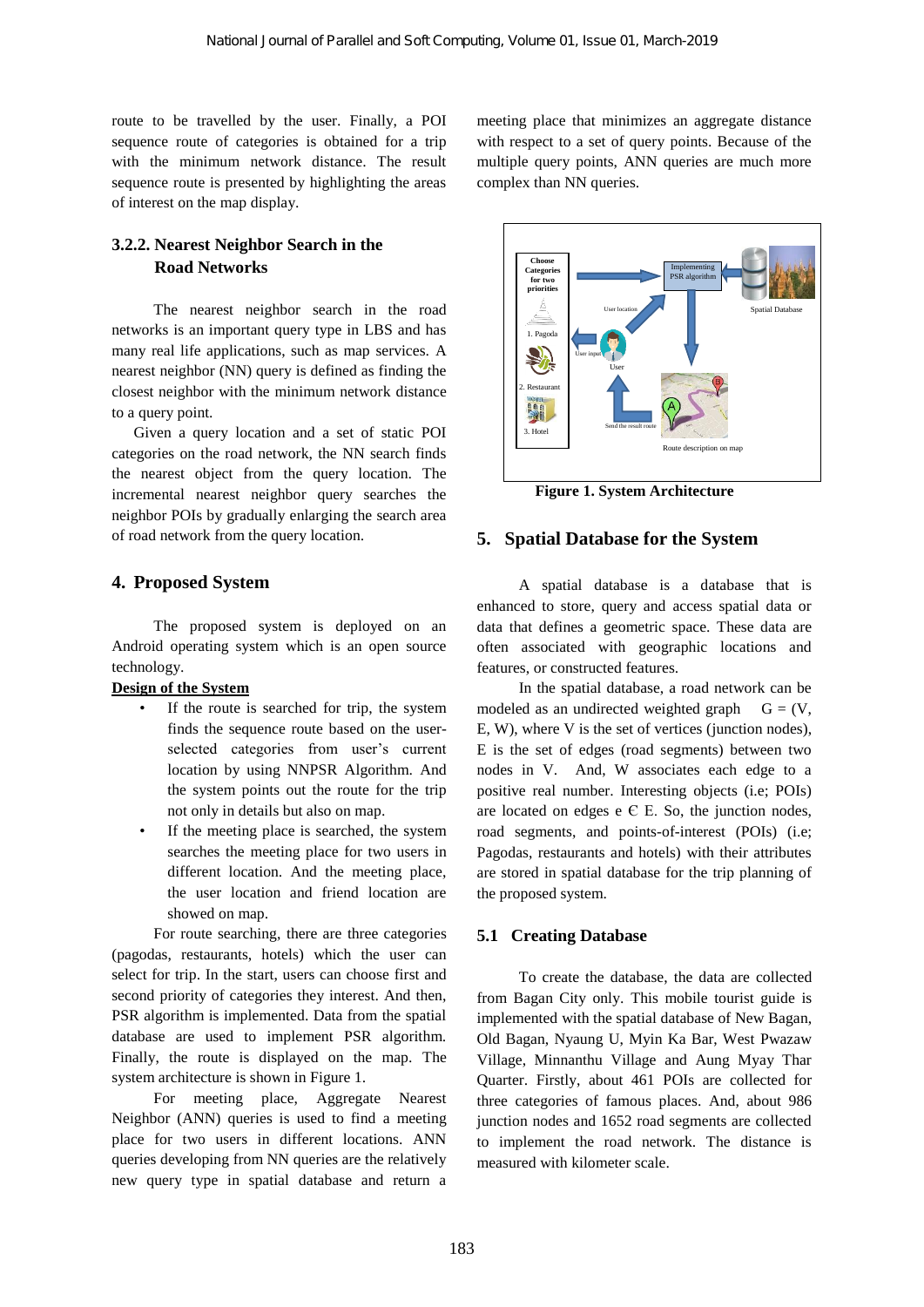

**Figure 2. Database Design**

In this system, the database contains the twelve tables named 'start\_junction\_node', 'end\_junction\_node','road\_segment','poi\_pagoda','p oi restaurant', 'poi hotel', 'segment pagoda', 'segmen t\_restaurant','segment\_hotel','PagodaToPagoda','Pa godaToRestaurant'and HotelToRest aurant'.The database design is shown in Figure2.



**Figure 3. The pseudo code for Nearest Neighborbased Partial Sequenced Route query (NNPSR)**

| Svmbol             | <b>Meaning</b>                                 |
|--------------------|------------------------------------------------|
| C                  | The set of all the user selected categories    |
| P                  | A set of POIs                                  |
| Q                  | The priority queue                             |
| S                  | The starting point of a NNPSR query            |
| q                  | The query point of a nearest neighbor query    |
| n                  | Junction node                                  |
| POI                | Point of Interest                              |
| $P_{no}$           | The number of POI in each category             |
| d Nmax             | Distance to restrict the search space          |
| $P_{NN}$ . $C$     | The category of a POI P <sub>NN</sub>          |
| $P_{NN}$ .L        | The location of a POI P <sub>NN</sub>          |
| $C_i$              | A POI category                                 |
| $C_i.P$            | All the POIs of a category                     |
| $L$ zero           | the user selected categories with a zero count |
| $L_{\text{route}}$ | A list of the POI sequence of a trip plan      |
| $P_{NN}$           | The query result of a nearest neighbor query   |
| $d_N(x, y)$        | The network distance between points x and y    |

**Figure 4. Symbolic Notations**



**Figure 5. System Flow Diagram of the system**

#### **6. Experiments and Results**

To use this proposed system, users need to own android phone with the operation system version 4.0 at least and to install the trip planning application. After installing the application in user's android phone, if phone's GPS location is off in the start of system, the message will appear to open GPS location to know the user's current place. Figure 6 shows the message to turn on device location.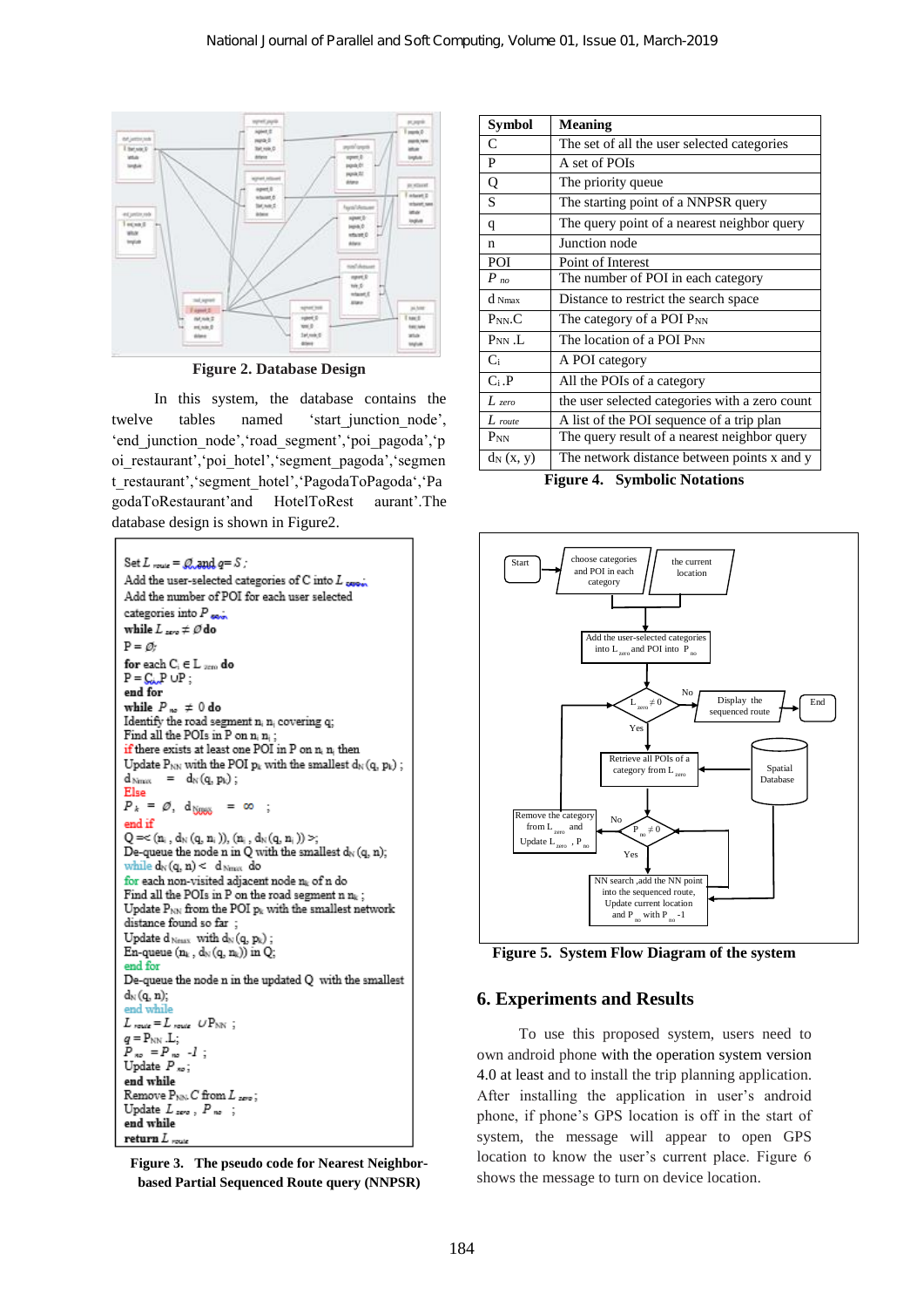

**Figure 6. Message to open GPS**

**Figure 7. Home Page**

After opening the GPS location, welcome page or home page of the system will appear as shown in Figure 7. When the user clicks the "SEARCH LOCATIONS" button, the page will appear to choose route or meeting place as shown in Figure 8.

| $0$ $1$ $d$ 64% $2$ 11:56 AM<br>$\Box$<br>$\bullet$<br>А<br><b>BaganTripPlanning</b> | 41 59% @ 2:49 PM<br>$\mathbf{D}$<br>$\Box$<br>ø<br>$\bullet$<br>m<br>$\blacktriangle$<br>BaganTripPlanning |
|--------------------------------------------------------------------------------------|------------------------------------------------------------------------------------------------------------|
| Search Route for Trip<br>$\bullet$                                                   | <b>Meeting Place</b>                                                                                       |
| <b>Search Meeting Place</b>                                                          | <b>Friend's Location</b><br>A Ga Te Hpaya Gyi                                                              |
| <b>NEXT</b>                                                                          | <b>Friend's Location Type</b><br>C Pagoda<br>Restaurant<br>Hotel                                           |
|                                                                                      | <b>O</b> Pagoda<br>Meeting Place at<br>Restaurant<br>Hotel                                                 |
|                                                                                      | <b>FIND MEETING PLACE</b>                                                                                  |
|                                                                                      |                                                                                                            |

**Figure 8. Selection of route or meeting place**

**Figure 9. Selecting friend's location and type**

If "Search Meeting Place" button is selected, the system shows the page to choose meeting place at ,the friend's location and type as shown in Figure 9. After choosing, midpoint is calculated for two users and a meeting place that is near to midpoint is searched in spatial database. And, three point of friend's location, user location and meeting place is displayed on map as shown in Figure 10.



**Figure 10. Meeting Place Figure 11. Notification** 



If "Search Route for Trip" button is selected, two priorities of categories for trip can be selected. First priority includes three radio button of Pagoda, Restaurant, and Hotel. Second priority involves four radio button of Pagoda, Restaurant, Hotel and Empty. If first priority equal to second priority, the notification message will appear to differently choose as shown in Figure 11. If the user selects "Empty" radio button in second priority, the route of first priority is only showed on map.



**Figure 12. Selecting Categories**

**Figure 13. Route for trip**

If the user selects "Pagoda" radio button, the number of 1-5 pagodas can be selected in spinner box as shown in Figure 12. User's location is latitude 21.191643 and longitude 94.895026. And, user selects 3 pagodas as first priority and restaurant as second priority in Figure 12. So, the route of 3 pagodas and one restaurant that starts from user location is displayed on map as shown in Figure 13.

### **7. Conclusion**

The route-guidance mobile application for the trip planning system is developed in this research. This system can find a meeting place based on the user's current location and friend location, and can search a route for the trip which starts from the source location to the nearest famous places based on the tourism personal interests. Moreover, users can also review the meeting place and the route for the trip not only in details but also on map. By using this mobile guide, both tourists and local people can plan their trips to systematically visit to famous places in Bagan.